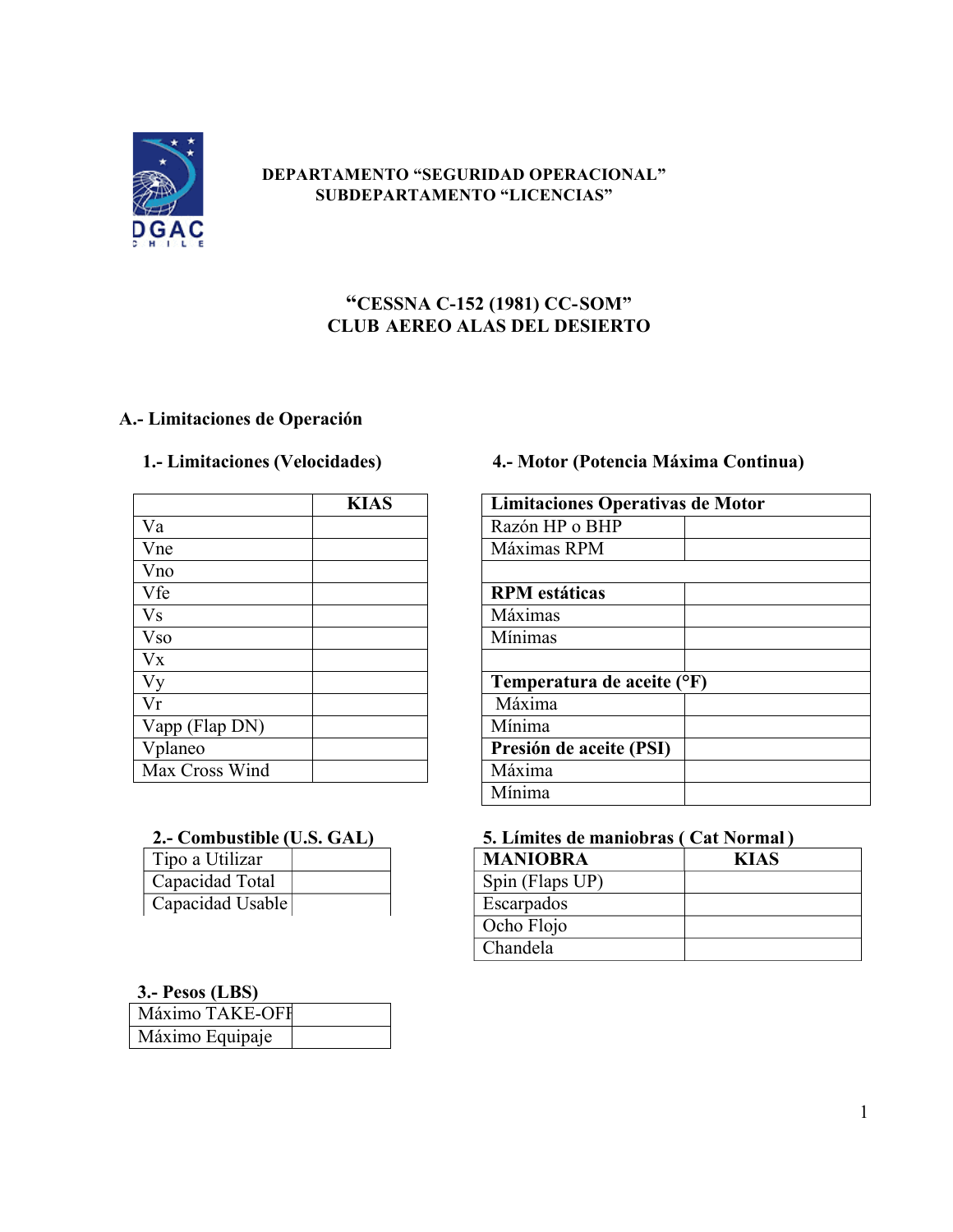## **B.- Emergencies Procedures**

## **1.- ENGINE FAILURE DURING TAKEOFF RUN**

| Throttle               |  |
|------------------------|--|
| <b>Brakes</b>          |  |
| Wing Flaps             |  |
| Mixture                |  |
| <b>Ignition Switch</b> |  |
| Master Switch          |  |
|                        |  |

### **2. - ENGINE FAILURE IMMEDIATELY AFTER TAKE OFF**

| Airspeed                   |  |
|----------------------------|--|
| Mixture                    |  |
| <b>Fuel Shutoff Valves</b> |  |
| Ignition Switch            |  |
| Wing Flaps                 |  |
| Master Switch              |  |

### **3. - ENGINE FAILURE DURING FLIGHT**

| Airspeed                  |  |
|---------------------------|--|
| Carburetor Heat           |  |
| Primer                    |  |
| <b>Fuel Shutoff Valve</b> |  |
| Mixture                   |  |
| Ignition Switch           |  |
|                           |  |